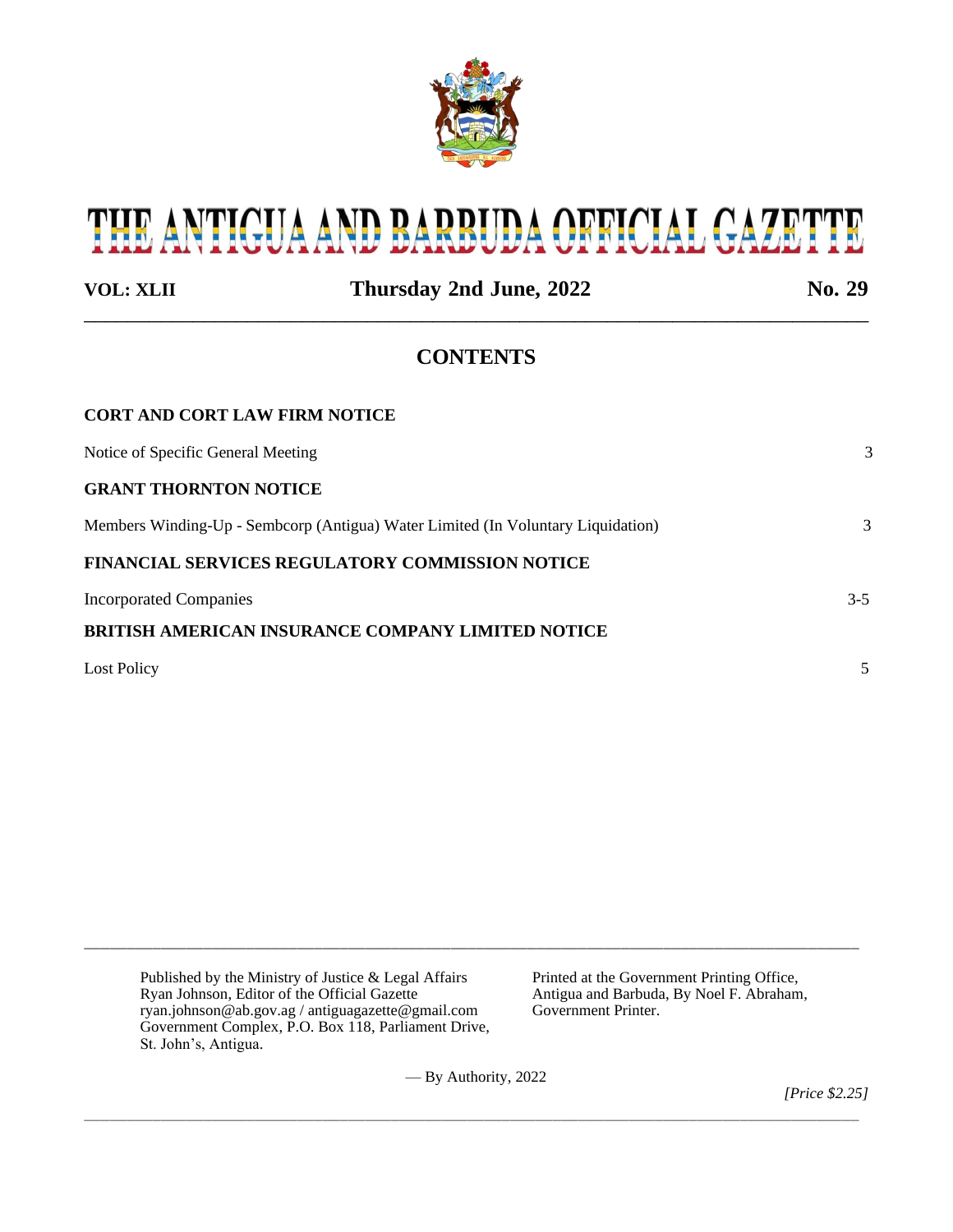# **PUBLICATION WITHIN THE OFFICIAL GAZETTE**

The Official Gazette, the official newspaper of the Government of Antigua and Barbuda, is published every Thursday either online or in print form at the Government Printery.

## **Notice Submissions and Style**

Notices for publication and related correspondence should be addressed to Mr. Ryan Johnson, Editor of the Official Gazette, at the following email addresses: **ryan.johnson@ab.gov.ag / antiguagazette@gmail.com**

That is the preferred method of communication for **all** correspondence (especially when sending Notices/information which must be sent in Microsoft Word format) to be published in the Gazette.

Letter headings should be addressed to: Mr. Ryan Johnson Editor of the Official Gazette Ministry of Justice & Legal Affairs Parliament Drive Queen Elizabeth Highway P.O. Box 118 Antigua

Microsoft Word is the preferred format for notice submissions. Please do not send notices only in PDF format as errors may occur when converting to Word. Image files should be sent in JPG or PNG format.

"Therefore, please send all notice submissions in the Microsoft Word format and a PDF version of such Notice only where there are signatures to be included in the notice submission (document)." This applies to all institutions including governmental, financial and other commercial institutions. Additionally, for the security purposes of any financial information being sent, the institution's Information Technology (IT) personnel can lock the information as a JPEG in a Microsoft Word document and send the information to the Editor in that prescribed manner.

The Gazette Department reserves the right to apply its in-house style to all notices. Any corrections which are related to style will be made at the discretion of the Editor for reasons of consistency.

## **Deadlines**

The deadline for submitting notices for publication in the principal edition is midday Monday on every week for all commercial and Government notices, in the week of publication.

\*Late notices may be accepted at the discretion of the Editor.

The deadline for cancelling notices in the principal edition is 12.00 midday Wednesday. Please call the Gazette Office immediately to cancel a notice, and confirm by email.

#### **Advertising Rates**

Publication Fee \$106.20 Eastern Caribbean Dollars. Annual Subscription Fee: \$215 Eastern Caribbean Dollars

\*Advertising rates are not negotiable.

Antigua and Barbuda Official Gazettes are published directly online at [www.gazette.gov.ag](http://www.gazette.gov.ag/)

All editions are also available on subscription from the Antigua and Barbuda Government Printery, St. John's, Antigua (telephone: (268) 562-5168/ (268) 462-0510).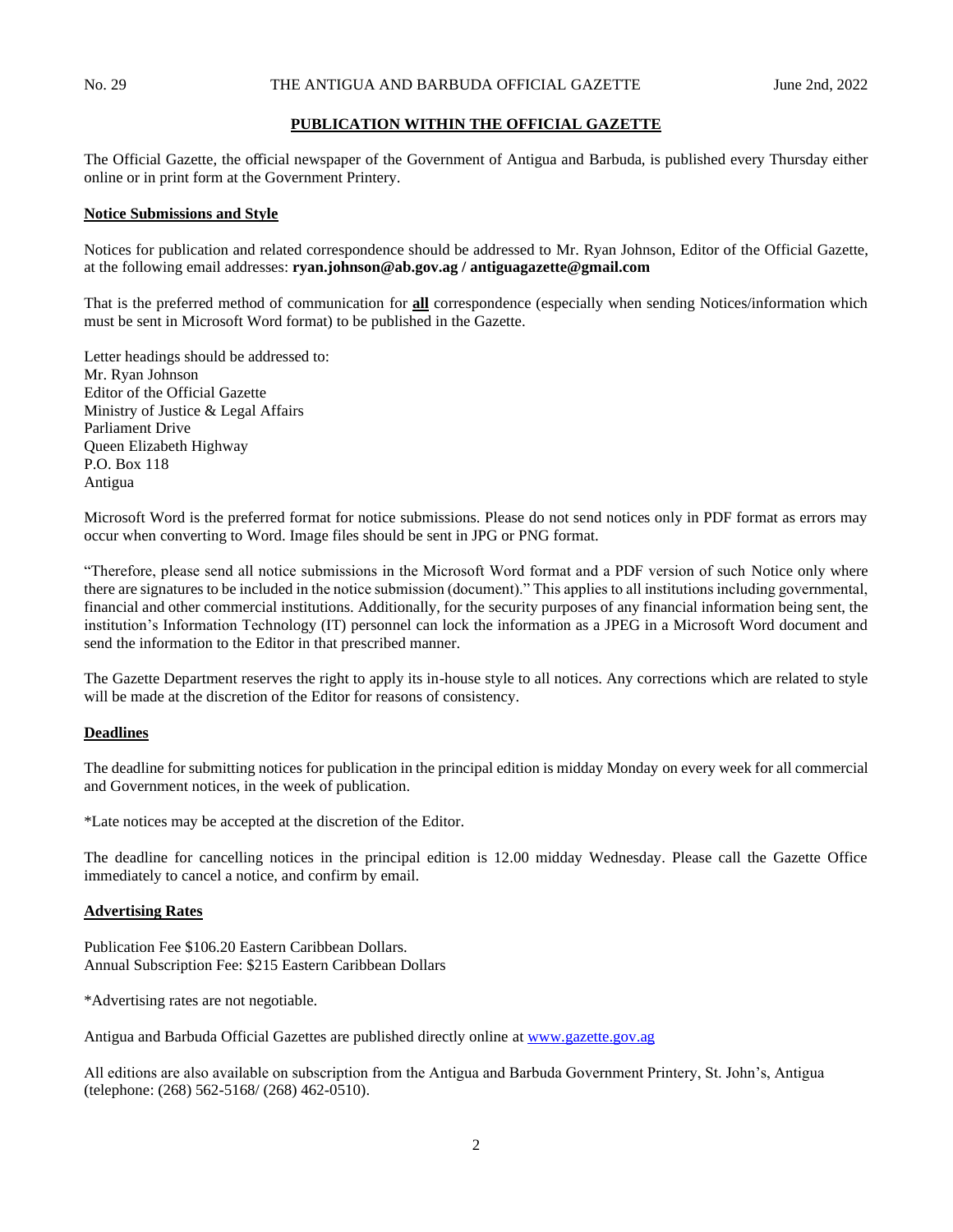# **NOTICES**

#### **Notice of Specific General Meeting**

#### **BCB International Inc.**

Registered Office: 44 Church Street, St. John's, Antigua

#### **NOTICE**

Notice is hereby given that a General Meeting of the Shareholders of BCB International Inc. with the Liquidator Gabriella Howell will be held on 4<sup>th</sup> July, 2022 at 10:00 a.m. via Zoom. The Meeting shall be held to discuss the Financial Statements and Winding Up of the Company.

## **Gabriella Howell Liquidator** *\_\_\_\_\_\_\_\_\_\_\_\_\_\_\_\_\_\_\_\_\_\_\_\_\_\_\_\_\_\_\_\_\_\_\_\_\_\_\_\_\_\_\_\_\_\_\_\_\_\_\_\_\_\_\_\_\_\_\_\_\_\_\_\_\_\_\_\_\_\_\_\_\_\_\_\_\_\_\_\_\_\_\_\_\_\_\_\_\_\_\_\_\_\_\_\_\_\_\_\_*

*\_\_\_\_\_\_\_\_\_\_\_\_\_\_\_\_\_\_\_\_\_\_\_\_\_\_\_\_\_\_\_\_\_\_\_\_\_\_\_\_\_\_\_\_\_\_\_\_\_\_\_\_\_\_\_\_\_\_\_\_\_\_\_\_\_\_\_\_\_\_\_\_\_\_\_\_\_\_\_\_\_\_\_\_\_\_\_\_\_\_\_\_\_\_\_\_*

*Grant Thornton Notice*

*Cort and Cort Law Firm Notice*

**In the matter of the Companies Act 1995 and**

#### **In the matter of Sembcorp (Antigua) Water Limited (In Voluntary Liquidation), members winding-up.**

At a General Meeting of the above-named company duly convened and held on 23rd May 2022, the following Special resolution was duly confirmed.

RESOLVED that the Company be wound up voluntarily and that Charles W. A. Walwyn and Robert Wilkinson of Grant Thornton, No. 11 Old Parham Road, P.O. Box 1531, St. John's, Antigua be appointed Joint Liquidators for the purpose of such winding-up.

Notice is hereby given that the creditors of the above named company which is being voluntarily wound up, are required, on or before the 1st day of September 2022 to send their names and addresses and the particulars of their debts or claims, to the Joint Liquidators at P.O. Box 1531, St. John's, Antigua, and if so required by notice in writing from the said Joint Liquidators, are to come in and prove their said debts or claims at such time and place as shall be specified in such notice, or in default thereof they will be excluded from the benefits of any distribution made before such debts are proven.

Dated this 31<sup>st</sup> day of May 2022.

**Charles W. A. Walwyn.** *Joint Liquidator.*

*Financial Services Regulatory Commission Notice*

A. Pursuant to Section 9 of the International Business Corporations Act, Cap. 222 of the Revised Laws of Antigua and Barbuda, notice is hereby given that the following entities were incorporated during the month of May, 2022.

*\_\_\_\_\_\_\_\_\_\_\_\_\_\_\_\_\_\_\_\_\_\_\_\_\_\_\_\_\_\_\_\_\_\_\_\_\_\_\_\_\_\_\_\_\_\_\_\_\_\_\_\_\_\_\_\_\_\_\_\_\_\_\_\_\_\_\_\_\_\_\_\_\_\_\_\_\_\_\_\_\_\_\_\_\_\_\_\_\_\_\_\_\_\_\_\_\_\_\_\_*

|                  | $\bf{I} \bf{B} \bf{C}$ # | Name of IBC                      | <b>Corporate Service Provider</b>      | <b>Incorporation Date</b> |
|------------------|--------------------------|----------------------------------|----------------------------------------|---------------------------|
| -1.              | 17545                    | Western Concord Enterprises Ltd. | Corporate & Trust Services (Caribbean) | 05/09/2022                |
|                  |                          |                                  | Limited                                |                           |
| 2.               | 17546                    | LT Group AG Limited              | Corporate Services Limited             | 05/18/2022                |
| $\overline{3}$ . | 17547                    | Midway Capital Ltd.              | <b>Stacy Richards-Roach</b>            | 05/19/2022                |
| 4.               | 17548                    | Randomizer Ltd.                  | O.S Limited                            | 05/11/2022                |
| 5.               | 17549                    | <b>Amplify Ventures Limited</b>  | APN Corporate and Management Services  | 05/19/2022                |
|                  |                          |                                  | Limited                                |                           |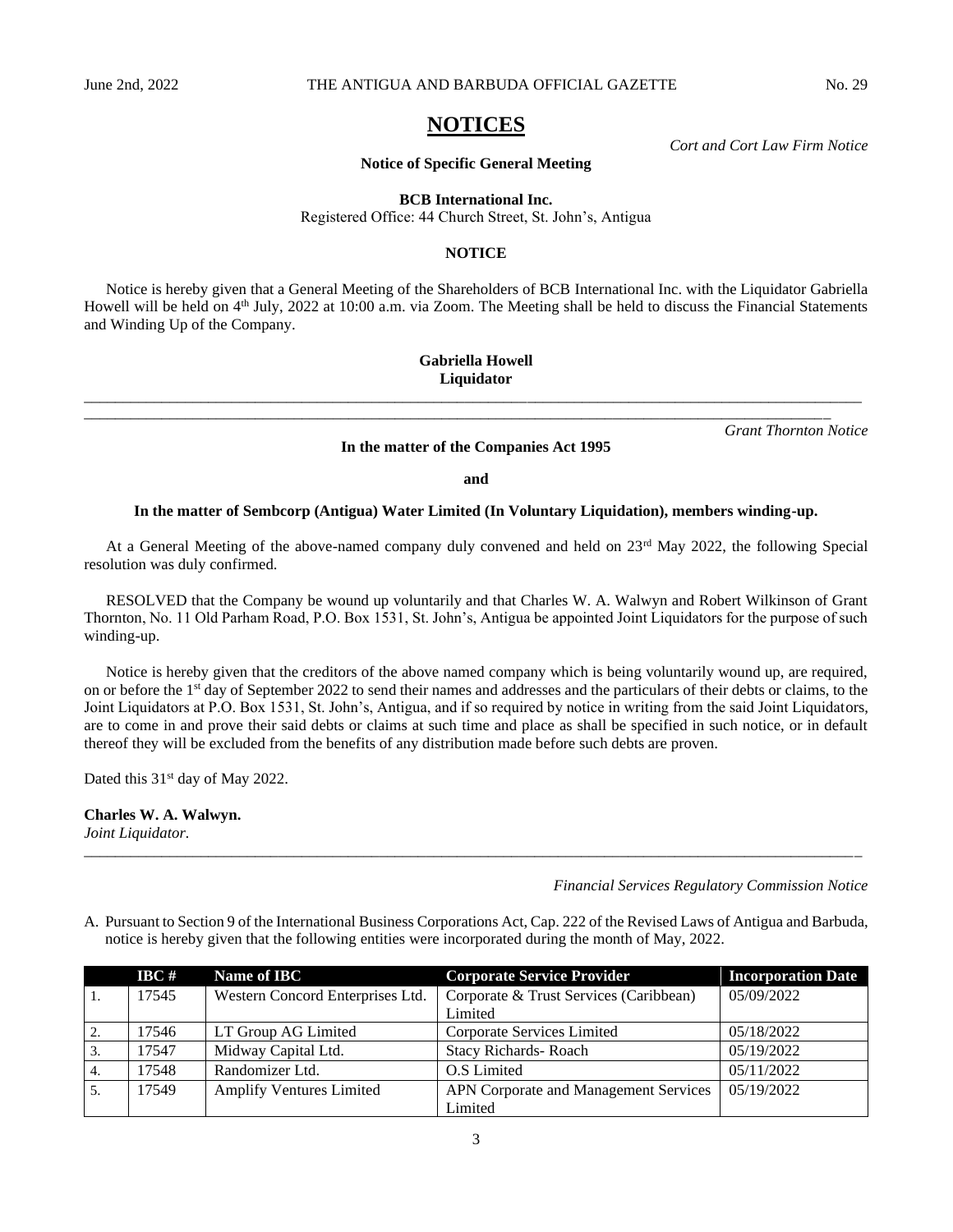| 6.  | 17550 | Perpetual Investments Limited       | APN Corporate and Management Services<br>Limited | 05/19/2022 |
|-----|-------|-------------------------------------|--------------------------------------------------|------------|
| 7.  | 17551 | Innovation Investments Limited      | APN Corporate and Management Services<br>Limited | 05/19/2022 |
| 8.  | 17552 | Praxis Trading Limited              | Fitzgerald Management & Trust Services<br>Inc.   | 05/25/2022 |
| 9.  | 17553 | Exzi Trading Limited                | O.S. Limited                                     | 05/26/2022 |
| 10. | 17554 | Tufu Ltd.                           | O.S. Limited                                     | 05/26/2022 |
| 11. | 17555 | Crossfund Inc.                      | O.S. Limited                                     | 05/26/2022 |
| 12. | 17556 | <b>TTE Holdings Limited</b>         | O.S. Limited                                     | 05/26/2022 |
| 13. | 17557 | Sugar Magnolia International Inc.   | Fitzgerald Management & Trust Services<br>Inc.   | 05/30/2022 |
| 14. | 17558 | Polaris Shipping Company<br>Limited | <b>CMT Corporate Services Limited</b>            | 05/31/2022 |

B. Pursuant to Section 335(6) of the International Business Corporation Act Cap. 222 of the Revised Laws of Antigua and Barbuda, notice is hereby given that the following entities were reinstated during the month of May, 2022.

| IBC # | Name of IBC             | <b>Corporate Service Provider</b> | <b>Reinstatement</b><br>Date |
|-------|-------------------------|-----------------------------------|------------------------------|
| 16510 | Fitzgerald Payments Ltd | AIT Management (2001) Limited     | 05/13/2022                   |

C. Pursuant to Section 292 of the International Business Corporation Act, Cap. 222 of the Revised Laws of Antigua and Barbuda, notice is hereby given that the following entities were dissolved during the month May, 2022.

| IBC # | Name of IBC           | <b>Name of Corporate Service Provider</b> | <b>Dissolution</b><br><b>Date</b> |
|-------|-----------------------|-------------------------------------------|-----------------------------------|
| 16898 | Wind Carrier 1 (Ltd.) | <b>CMT</b> Corporate Services Limited     | 05/12/2022                        |

D. Pursuant to Section 335 (1) *(a)* of the International Business Corporation Act, Cap. 222 of the Revised laws of Antigua and Barbuda, notice is hereby given that the following entities were struck from the register.

|     | $\bf{B}$ $\bf{C}$<br># | Name of IBC                           | <b>Name of Corporate Service</b><br><b>Provider</b> | <b>Struck Date</b> |
|-----|------------------------|---------------------------------------|-----------------------------------------------------|--------------------|
|     | 13925                  | Navtramp S.A.                         | <b>CMT Corporate Services Limited</b>               | 05/17/2022         |
| 2.  | 17390                  | Westerdyck Shipping Ltd.              | <b>CMT</b> Corporate Services Limited               | 05/17/2022         |
| 3.  | 16217                  | Hippocampe (Antigua) Ltd.             | <b>CMT Corporate Services Limited</b>               | 05/17/2022         |
| 4.  | 15764                  | Coleda Shipping Company Limited       | <b>CMT Corporate Services Limited</b>               | 05/17/2022         |
| 5.  | 10885                  | Ridgeway Limited                      | <b>CMT Corporate Services Limited</b>               | 05/17/2022         |
| 6.  | 12626                  | Transmar Shipping Ltd.                | <b>CMT Corporate Services Limited</b>               | 05/17/2022         |
| 7.  | 15251                  | Mara No. One Shipping Company Limited | <b>CMT</b> Corporate Services Limited               | 05/17/2022         |
| 8.  | 16500                  | Avevai Holdings Limited               | Corporate Services Limited                          | 05/17/2022         |
| 9.  | 2387                   | Amber Holdings Ltd.                   | Corporate Services Limited                          | 05/17/2022         |
| 10. | 16904                  | Dark Sky Consulting Ltd.              | Corporate Services Limited                          | 05/17/2022         |
| 11. | 16514                  | Latinformacion Inc.                   | Corporate Services Limited                          | 05/17/2022         |

Bunny Govia-Butler (Mrs.) **Manager, IBCs & CMTSPs**